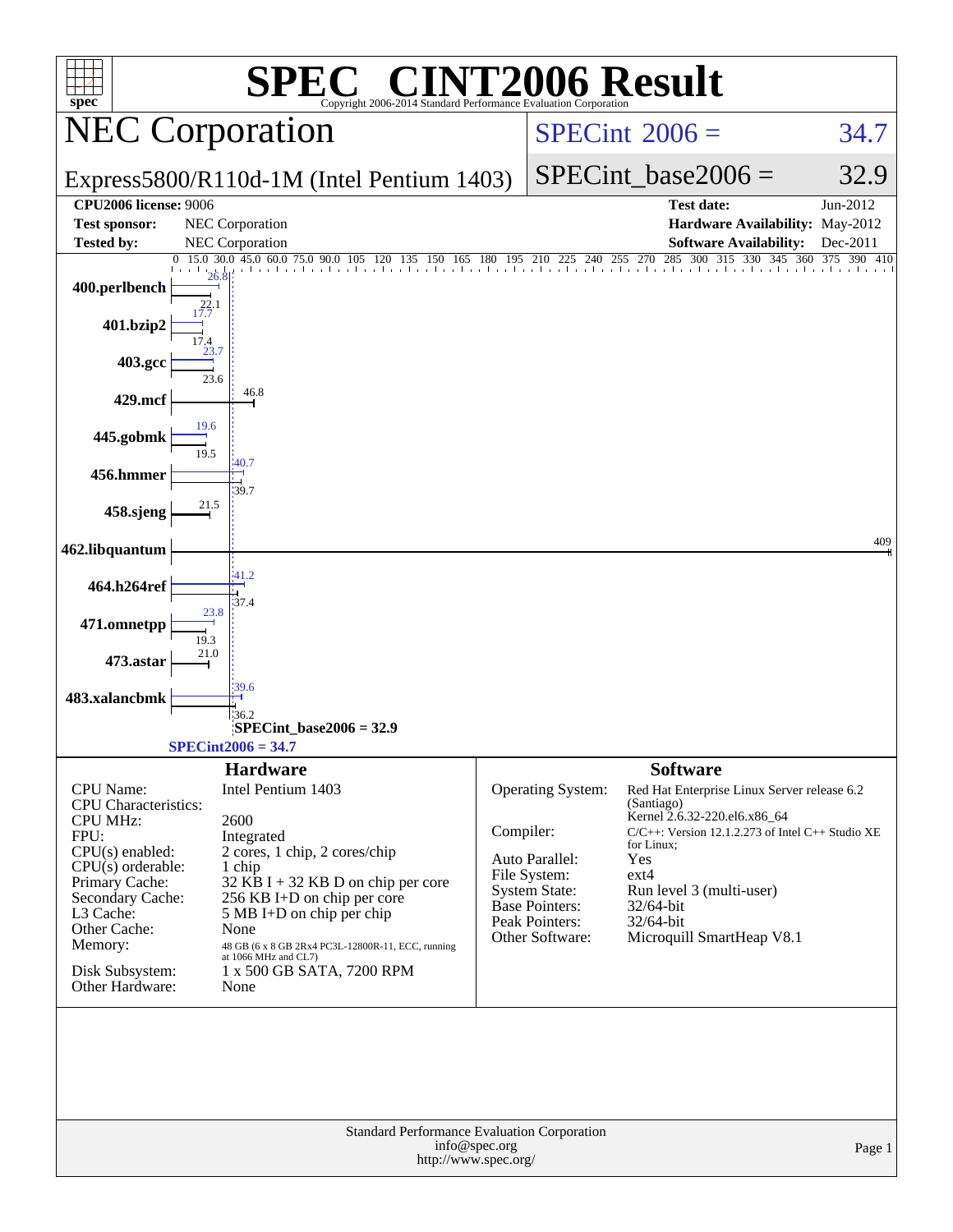

# **[SPEC CINT2006 Result](http://www.spec.org/auto/cpu2006/Docs/result-fields.html#SPECCINT2006Result)**

## NEC Corporation

## $SPECint2006 = 34.7$  $SPECint2006 = 34.7$

Express5800/R110d-1M (Intel Pentium 1403)

 $SPECTnt\_base2006 = 32.9$ 

#### **[CPU2006 license:](http://www.spec.org/auto/cpu2006/Docs/result-fields.html#CPU2006license)** 9006 **[Test date:](http://www.spec.org/auto/cpu2006/Docs/result-fields.html#Testdate)** Jun-2012

**[Test sponsor:](http://www.spec.org/auto/cpu2006/Docs/result-fields.html#Testsponsor)** NEC Corporation **[Hardware Availability:](http://www.spec.org/auto/cpu2006/Docs/result-fields.html#HardwareAvailability)** May-2012 **[Tested by:](http://www.spec.org/auto/cpu2006/Docs/result-fields.html#Testedby)** NEC Corporation **[Software Availability:](http://www.spec.org/auto/cpu2006/Docs/result-fields.html#SoftwareAvailability)** Dec-2011

#### **[Results Table](http://www.spec.org/auto/cpu2006/Docs/result-fields.html#ResultsTable)**

| <b>Ratio</b> |
|--------------|
| 26.8<br>17.7 |
|              |
|              |
| 23.7         |
| 47.0         |
| <u>19.6</u>  |
| 40.8         |
| 21.5         |
| 407          |
| 41.2         |
| 23.8         |
| 21.0         |
| 39.6         |
| 50.9         |

Results appear in the [order in which they were run.](http://www.spec.org/auto/cpu2006/Docs/result-fields.html#RunOrder) Bold underlined text [indicates a median measurement.](http://www.spec.org/auto/cpu2006/Docs/result-fields.html#Median)

#### **[Operating System Notes](http://www.spec.org/auto/cpu2006/Docs/result-fields.html#OperatingSystemNotes)**

Stack size set to unlimited using "ulimit -s unlimited"

#### **[Platform Notes](http://www.spec.org/auto/cpu2006/Docs/result-fields.html#PlatformNotes)**

 BIOS Settings: Energy Performance: Performance

#### **[General Notes](http://www.spec.org/auto/cpu2006/Docs/result-fields.html#GeneralNotes)**

Environment variables set by runspec before the start of the run: KMP\_AFFINITY = "granularity=fine,scatter" LD\_LIBRARY\_PATH = "/home/cpu2006/libs/32:/home/cpu2006/libs/64"  $OMP$  NUM THREADS = "2"

 Added glibc-static-2.12-1.47.el6.x86\_64.rpm to enable static linking

 Transparent Huge Pages enabled with: echo always > /sys/kernel/mm/redhat\_transparent\_hugepage/enabled

## **[Base Compiler Invocation](http://www.spec.org/auto/cpu2006/Docs/result-fields.html#BaseCompilerInvocation)**

[C benchmarks](http://www.spec.org/auto/cpu2006/Docs/result-fields.html#Cbenchmarks): [icc -m64](http://www.spec.org/cpu2006/results/res2012q3/cpu2006-20120617-22908.flags.html#user_CCbase_intel_icc_64bit_f346026e86af2a669e726fe758c88044)

Continued on next page

Standard Performance Evaluation Corporation [info@spec.org](mailto:info@spec.org) <http://www.spec.org/>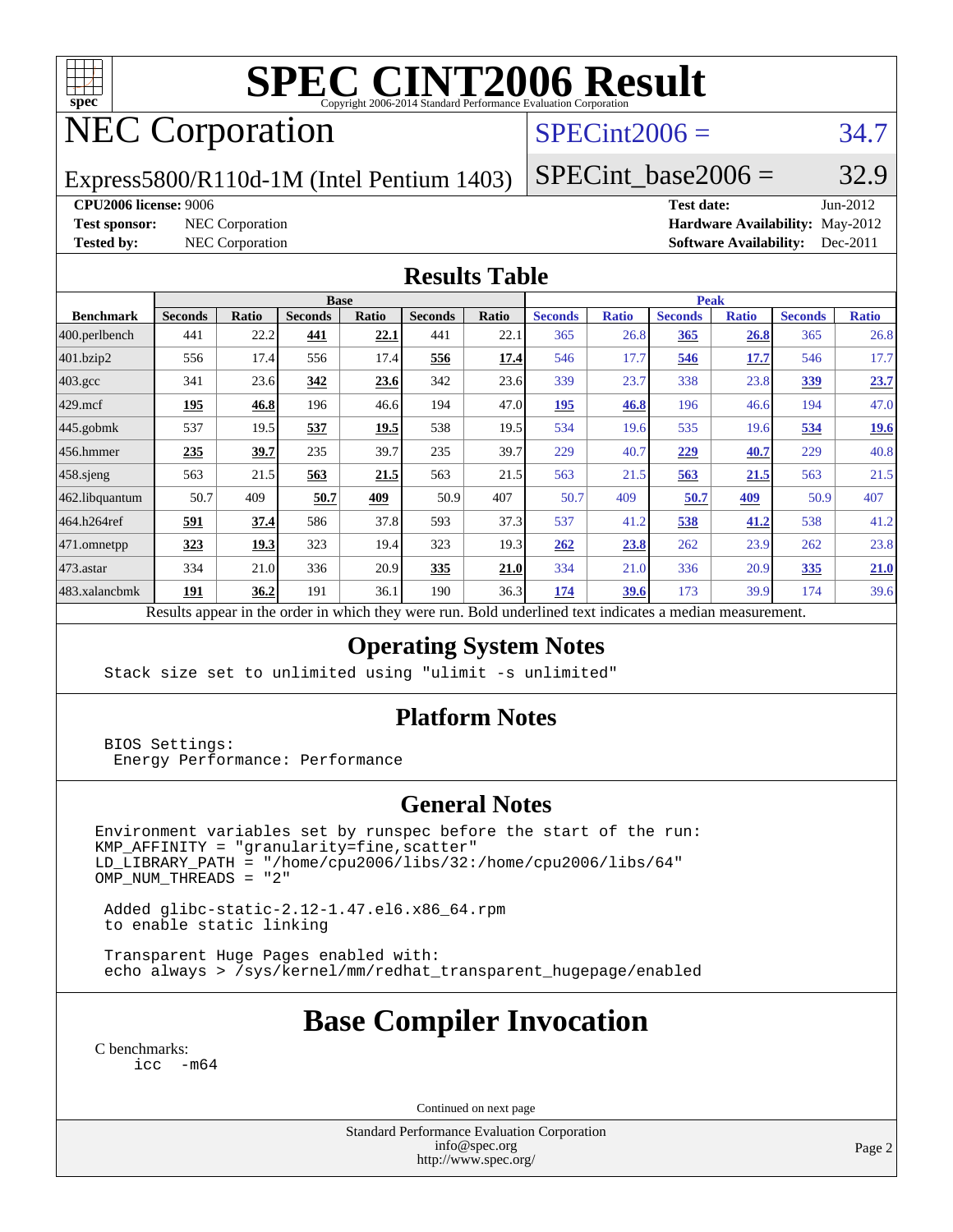| <b>SPEC CINT2006 Result</b><br>$spec^*$<br>Copyright 2006-2014 Standard Performance Evaluation Corporation                                                                                                                                                                                                                                                                                                                                 |                 |                                                                                       |                        |
|--------------------------------------------------------------------------------------------------------------------------------------------------------------------------------------------------------------------------------------------------------------------------------------------------------------------------------------------------------------------------------------------------------------------------------------------|-----------------|---------------------------------------------------------------------------------------|------------------------|
| <b>NEC Corporation</b>                                                                                                                                                                                                                                                                                                                                                                                                                     | $SPECint2006 =$ |                                                                                       | 34.7                   |
| Express5800/R110d-1M (Intel Pentium 1403)                                                                                                                                                                                                                                                                                                                                                                                                  |                 | SPECint base2006 $=$                                                                  | 32.9                   |
| <b>CPU2006 license: 9006</b><br><b>Test sponsor:</b><br><b>NEC</b> Corporation<br><b>Tested by:</b><br>NEC Corporation                                                                                                                                                                                                                                                                                                                     |                 | <b>Test date:</b><br>Hardware Availability: May-2012<br><b>Software Availability:</b> | $Jun-2012$<br>Dec-2011 |
| <b>Base Compiler Invocation (Continued)</b>                                                                                                                                                                                                                                                                                                                                                                                                |                 |                                                                                       |                        |
| C++ benchmarks:<br>$icpc$ $-m64$                                                                                                                                                                                                                                                                                                                                                                                                           |                 |                                                                                       |                        |
| <b>Base Portability Flags</b>                                                                                                                                                                                                                                                                                                                                                                                                              |                 |                                                                                       |                        |
| 400.perlbench: -DSPEC_CPU_LP64 -DSPEC_CPU_LINUX_X64<br>401.bzip2: -DSPEC_CPU_LP64<br>403.gcc: -DSPEC_CPU_LP64<br>429.mcf: -DSPEC_CPU_LP64<br>445.gobmk: -DSPEC_CPU_LP64<br>456.hmmer: -DSPEC_CPU_LP64<br>458.sjeng: -DSPEC_CPU_LP64<br>462.libquantum: - DSPEC_CPU_LP64 - DSPEC_CPU_LINUX<br>464.h264ref: -DSPEC_CPU_LP64<br>471.omnetpp: -DSPEC CPU LP64<br>473.astar: -DSPEC_CPU_LP64<br>483.xalancbmk: -DSPEC CPU LP64 -DSPEC CPU LINUX |                 |                                                                                       |                        |
| <b>Base Optimization Flags</b><br>C benchmarks:<br>-xSSE4.2 -ipo -03 -no-prec-div -parallel -opt-prefetch -auto-p32<br>$C_{++}$ benchmarks:<br>-xSSE4.2 -ipo -03 -no-prec-div -opt-prefetch -auto-p32<br>$-Wl$ , -z, muldefs -L/opt/SmartHeap 8.1/lib64 -lsmartheap64                                                                                                                                                                      |                 |                                                                                       |                        |
| <b>Base Other Flags</b>                                                                                                                                                                                                                                                                                                                                                                                                                    |                 |                                                                                       |                        |
| C benchmarks:                                                                                                                                                                                                                                                                                                                                                                                                                              |                 |                                                                                       |                        |
| 403.gcc: -Dalloca=_alloca                                                                                                                                                                                                                                                                                                                                                                                                                  |                 |                                                                                       |                        |
| <b>Peak Compiler Invocation</b><br>C benchmarks (except as noted below):<br>$-m64$<br>icc                                                                                                                                                                                                                                                                                                                                                  |                 |                                                                                       |                        |
| 400.perlbench: icc -m32                                                                                                                                                                                                                                                                                                                                                                                                                    |                 |                                                                                       |                        |
| 445.gobmk: icc -m32                                                                                                                                                                                                                                                                                                                                                                                                                        |                 |                                                                                       |                        |
| Continued on next page                                                                                                                                                                                                                                                                                                                                                                                                                     |                 |                                                                                       |                        |
| <b>Standard Performance Evaluation Corporation</b><br>info@spec.org<br>http://www.spec.org/                                                                                                                                                                                                                                                                                                                                                |                 |                                                                                       | Page 3                 |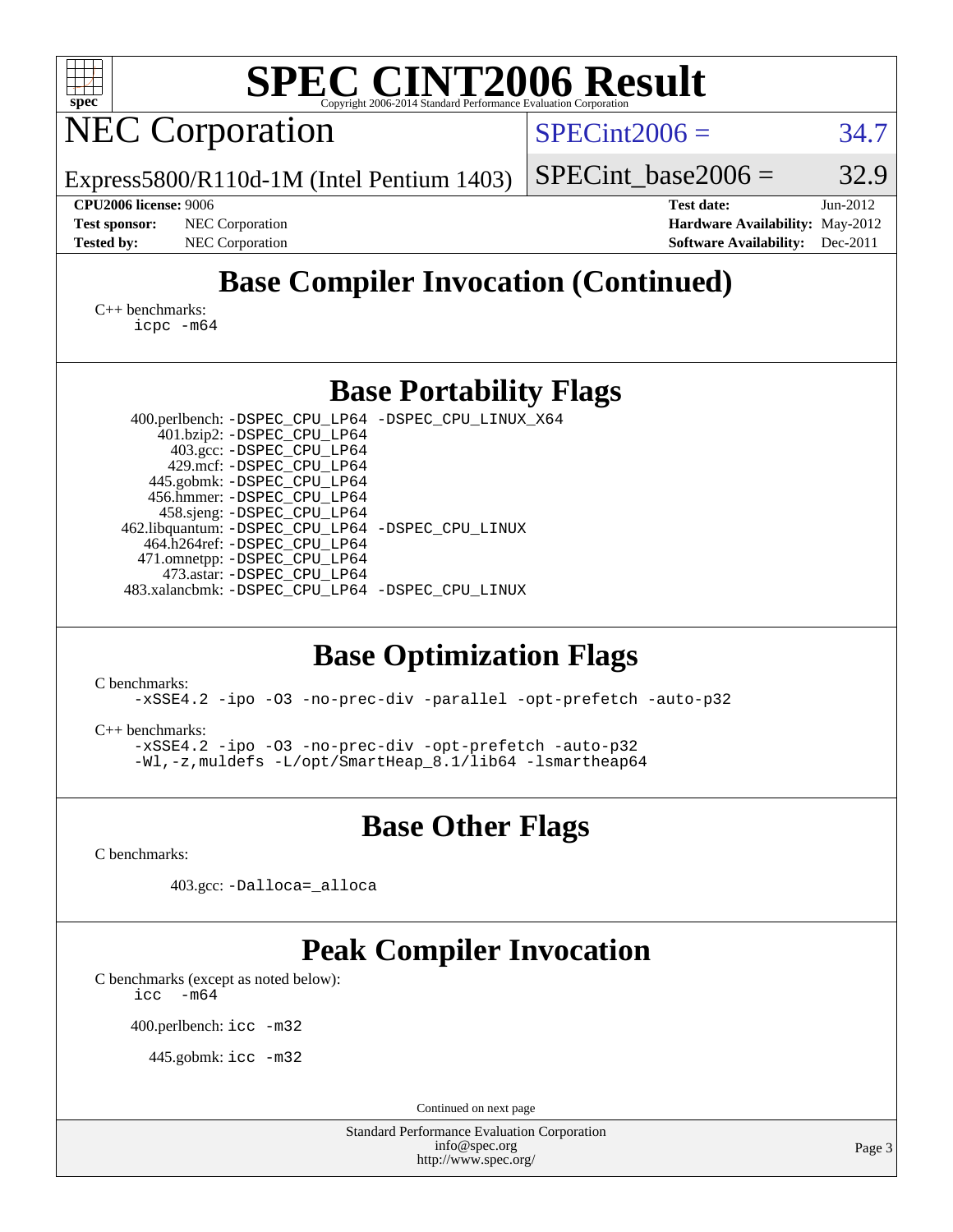

# **[SPEC CINT2006 Result](http://www.spec.org/auto/cpu2006/Docs/result-fields.html#SPECCINT2006Result)**

## NEC Corporation

 $SPECint2006 = 34.7$  $SPECint2006 = 34.7$ 

Express5800/R110d-1M (Intel Pentium 1403)

#### **[CPU2006 license:](http://www.spec.org/auto/cpu2006/Docs/result-fields.html#CPU2006license)** 9006 **[Test date:](http://www.spec.org/auto/cpu2006/Docs/result-fields.html#Testdate)** Jun-2012

**[Test sponsor:](http://www.spec.org/auto/cpu2006/Docs/result-fields.html#Testsponsor)** NEC Corporation **[Hardware Availability:](http://www.spec.org/auto/cpu2006/Docs/result-fields.html#HardwareAvailability)** May-2012

SPECint base2006 =  $32.9$ 

**[Tested by:](http://www.spec.org/auto/cpu2006/Docs/result-fields.html#Testedby)** NEC Corporation **[Software Availability:](http://www.spec.org/auto/cpu2006/Docs/result-fields.html#SoftwareAvailability)** Dec-2011

## **[Peak Compiler Invocation \(Continued\)](http://www.spec.org/auto/cpu2006/Docs/result-fields.html#PeakCompilerInvocation)**

464.h264ref: [icc -m32](http://www.spec.org/cpu2006/results/res2012q3/cpu2006-20120617-22908.flags.html#user_peakCCLD464_h264ref_intel_icc_a6a621f8d50482236b970c6ac5f55f93)

[C++ benchmarks \(except as noted below\):](http://www.spec.org/auto/cpu2006/Docs/result-fields.html#CXXbenchmarksexceptasnotedbelow) [icpc -m32](http://www.spec.org/cpu2006/results/res2012q3/cpu2006-20120617-22908.flags.html#user_CXXpeak_intel_icpc_4e5a5ef1a53fd332b3c49e69c3330699)

473.astar: [icpc -m64](http://www.spec.org/cpu2006/results/res2012q3/cpu2006-20120617-22908.flags.html#user_peakCXXLD473_astar_intel_icpc_64bit_fc66a5337ce925472a5c54ad6a0de310)

#### **[Peak Portability Flags](http://www.spec.org/auto/cpu2006/Docs/result-fields.html#PeakPortabilityFlags)**

 400.perlbench: [-DSPEC\\_CPU\\_LINUX\\_IA32](http://www.spec.org/cpu2006/results/res2012q3/cpu2006-20120617-22908.flags.html#b400.perlbench_peakCPORTABILITY_DSPEC_CPU_LINUX_IA32) 401.bzip2: [-DSPEC\\_CPU\\_LP64](http://www.spec.org/cpu2006/results/res2012q3/cpu2006-20120617-22908.flags.html#suite_peakPORTABILITY401_bzip2_DSPEC_CPU_LP64) 403.gcc: [-DSPEC\\_CPU\\_LP64](http://www.spec.org/cpu2006/results/res2012q3/cpu2006-20120617-22908.flags.html#suite_peakPORTABILITY403_gcc_DSPEC_CPU_LP64) 429.mcf: [-DSPEC\\_CPU\\_LP64](http://www.spec.org/cpu2006/results/res2012q3/cpu2006-20120617-22908.flags.html#suite_peakPORTABILITY429_mcf_DSPEC_CPU_LP64) 456.hmmer: [-DSPEC\\_CPU\\_LP64](http://www.spec.org/cpu2006/results/res2012q3/cpu2006-20120617-22908.flags.html#suite_peakPORTABILITY456_hmmer_DSPEC_CPU_LP64) 458.sjeng: [-DSPEC\\_CPU\\_LP64](http://www.spec.org/cpu2006/results/res2012q3/cpu2006-20120617-22908.flags.html#suite_peakPORTABILITY458_sjeng_DSPEC_CPU_LP64) 462.libquantum: [-DSPEC\\_CPU\\_LP64](http://www.spec.org/cpu2006/results/res2012q3/cpu2006-20120617-22908.flags.html#suite_peakPORTABILITY462_libquantum_DSPEC_CPU_LP64) [-DSPEC\\_CPU\\_LINUX](http://www.spec.org/cpu2006/results/res2012q3/cpu2006-20120617-22908.flags.html#b462.libquantum_peakCPORTABILITY_DSPEC_CPU_LINUX) 473.astar: [-DSPEC\\_CPU\\_LP64](http://www.spec.org/cpu2006/results/res2012q3/cpu2006-20120617-22908.flags.html#suite_peakPORTABILITY473_astar_DSPEC_CPU_LP64) 483.xalancbmk: [-DSPEC\\_CPU\\_LINUX](http://www.spec.org/cpu2006/results/res2012q3/cpu2006-20120617-22908.flags.html#b483.xalancbmk_peakCXXPORTABILITY_DSPEC_CPU_LINUX)

## **[Peak Optimization Flags](http://www.spec.org/auto/cpu2006/Docs/result-fields.html#PeakOptimizationFlags)**

[C benchmarks](http://www.spec.org/auto/cpu2006/Docs/result-fields.html#Cbenchmarks):

 400.perlbench: [-xSSE4.2](http://www.spec.org/cpu2006/results/res2012q3/cpu2006-20120617-22908.flags.html#user_peakPASS2_CFLAGSPASS2_LDCFLAGS400_perlbench_f-xSSE42_f91528193cf0b216347adb8b939d4107)(pass 2) [-prof-gen](http://www.spec.org/cpu2006/results/res2012q3/cpu2006-20120617-22908.flags.html#user_peakPASS1_CFLAGSPASS1_LDCFLAGS400_perlbench_prof_gen_e43856698f6ca7b7e442dfd80e94a8fc)(pass 1) [-ipo](http://www.spec.org/cpu2006/results/res2012q3/cpu2006-20120617-22908.flags.html#user_peakPASS2_CFLAGSPASS2_LDCFLAGS400_perlbench_f-ipo)(pass 2) [-O3](http://www.spec.org/cpu2006/results/res2012q3/cpu2006-20120617-22908.flags.html#user_peakPASS2_CFLAGSPASS2_LDCFLAGS400_perlbench_f-O3)(pass 2) [-no-prec-div](http://www.spec.org/cpu2006/results/res2012q3/cpu2006-20120617-22908.flags.html#user_peakPASS2_CFLAGSPASS2_LDCFLAGS400_perlbench_f-no-prec-div)(pass 2) [-prof-use](http://www.spec.org/cpu2006/results/res2012q3/cpu2006-20120617-22908.flags.html#user_peakPASS2_CFLAGSPASS2_LDCFLAGS400_perlbench_prof_use_bccf7792157ff70d64e32fe3e1250b55)(pass 2) [-opt-prefetch](http://www.spec.org/cpu2006/results/res2012q3/cpu2006-20120617-22908.flags.html#user_peakCOPTIMIZE400_perlbench_f-opt-prefetch) [-ansi-alias](http://www.spec.org/cpu2006/results/res2012q3/cpu2006-20120617-22908.flags.html#user_peakCOPTIMIZE400_perlbench_f-ansi-alias) 401.bzip2: [-xSSE4.2](http://www.spec.org/cpu2006/results/res2012q3/cpu2006-20120617-22908.flags.html#user_peakPASS2_CFLAGSPASS2_LDCFLAGS401_bzip2_f-xSSE42_f91528193cf0b216347adb8b939d4107)(pass 2) [-prof-gen](http://www.spec.org/cpu2006/results/res2012q3/cpu2006-20120617-22908.flags.html#user_peakPASS1_CFLAGSPASS1_LDCFLAGS401_bzip2_prof_gen_e43856698f6ca7b7e442dfd80e94a8fc)(pass 1) [-ipo](http://www.spec.org/cpu2006/results/res2012q3/cpu2006-20120617-22908.flags.html#user_peakPASS2_CFLAGSPASS2_LDCFLAGS401_bzip2_f-ipo)(pass 2) [-O3](http://www.spec.org/cpu2006/results/res2012q3/cpu2006-20120617-22908.flags.html#user_peakPASS2_CFLAGSPASS2_LDCFLAGS401_bzip2_f-O3)(pass 2) [-no-prec-div](http://www.spec.org/cpu2006/results/res2012q3/cpu2006-20120617-22908.flags.html#user_peakCOPTIMIZEPASS2_CFLAGSPASS2_LDCFLAGS401_bzip2_f-no-prec-div) [-prof-use](http://www.spec.org/cpu2006/results/res2012q3/cpu2006-20120617-22908.flags.html#user_peakPASS2_CFLAGSPASS2_LDCFLAGS401_bzip2_prof_use_bccf7792157ff70d64e32fe3e1250b55)(pass 2) [-auto-ilp32](http://www.spec.org/cpu2006/results/res2012q3/cpu2006-20120617-22908.flags.html#user_peakCOPTIMIZE401_bzip2_f-auto-ilp32) [-opt-prefetch](http://www.spec.org/cpu2006/results/res2012q3/cpu2006-20120617-22908.flags.html#user_peakCOPTIMIZE401_bzip2_f-opt-prefetch) [-ansi-alias](http://www.spec.org/cpu2006/results/res2012q3/cpu2006-20120617-22908.flags.html#user_peakCOPTIMIZE401_bzip2_f-ansi-alias) 403.gcc: [-xSSE4.2](http://www.spec.org/cpu2006/results/res2012q3/cpu2006-20120617-22908.flags.html#user_peakCOPTIMIZE403_gcc_f-xSSE42_f91528193cf0b216347adb8b939d4107) [-ipo](http://www.spec.org/cpu2006/results/res2012q3/cpu2006-20120617-22908.flags.html#user_peakCOPTIMIZE403_gcc_f-ipo) [-O3](http://www.spec.org/cpu2006/results/res2012q3/cpu2006-20120617-22908.flags.html#user_peakCOPTIMIZE403_gcc_f-O3) [-no-prec-div](http://www.spec.org/cpu2006/results/res2012q3/cpu2006-20120617-22908.flags.html#user_peakCOPTIMIZE403_gcc_f-no-prec-div) [-inline-calloc](http://www.spec.org/cpu2006/results/res2012q3/cpu2006-20120617-22908.flags.html#user_peakCOPTIMIZE403_gcc_f-inline-calloc) [-opt-malloc-options=3](http://www.spec.org/cpu2006/results/res2012q3/cpu2006-20120617-22908.flags.html#user_peakCOPTIMIZE403_gcc_f-opt-malloc-options_13ab9b803cf986b4ee62f0a5998c2238) [-auto-ilp32](http://www.spec.org/cpu2006/results/res2012q3/cpu2006-20120617-22908.flags.html#user_peakCOPTIMIZE403_gcc_f-auto-ilp32)  $429$ .mcf: basepeak = yes 445.gobmk: [-xSSE4.2](http://www.spec.org/cpu2006/results/res2012q3/cpu2006-20120617-22908.flags.html#user_peakPASS2_CFLAGSPASS2_LDCFLAGS445_gobmk_f-xSSE42_f91528193cf0b216347adb8b939d4107)(pass 2) [-prof-gen](http://www.spec.org/cpu2006/results/res2012q3/cpu2006-20120617-22908.flags.html#user_peakPASS1_CFLAGSPASS1_LDCFLAGS445_gobmk_prof_gen_e43856698f6ca7b7e442dfd80e94a8fc)(pass 1) [-prof-use](http://www.spec.org/cpu2006/results/res2012q3/cpu2006-20120617-22908.flags.html#user_peakPASS2_CFLAGSPASS2_LDCFLAGS445_gobmk_prof_use_bccf7792157ff70d64e32fe3e1250b55)(pass 2) [-ansi-alias](http://www.spec.org/cpu2006/results/res2012q3/cpu2006-20120617-22908.flags.html#user_peakCOPTIMIZE445_gobmk_f-ansi-alias) 456.hmmer: [-xSSE4.2](http://www.spec.org/cpu2006/results/res2012q3/cpu2006-20120617-22908.flags.html#user_peakCOPTIMIZE456_hmmer_f-xSSE42_f91528193cf0b216347adb8b939d4107) [-ipo](http://www.spec.org/cpu2006/results/res2012q3/cpu2006-20120617-22908.flags.html#user_peakCOPTIMIZE456_hmmer_f-ipo) [-O3](http://www.spec.org/cpu2006/results/res2012q3/cpu2006-20120617-22908.flags.html#user_peakCOPTIMIZE456_hmmer_f-O3) [-no-prec-div](http://www.spec.org/cpu2006/results/res2012q3/cpu2006-20120617-22908.flags.html#user_peakCOPTIMIZE456_hmmer_f-no-prec-div) [-unroll2](http://www.spec.org/cpu2006/results/res2012q3/cpu2006-20120617-22908.flags.html#user_peakCOPTIMIZE456_hmmer_f-unroll_784dae83bebfb236979b41d2422d7ec2) [-auto-ilp32](http://www.spec.org/cpu2006/results/res2012q3/cpu2006-20120617-22908.flags.html#user_peakCOPTIMIZE456_hmmer_f-auto-ilp32) [-ansi-alias](http://www.spec.org/cpu2006/results/res2012q3/cpu2006-20120617-22908.flags.html#user_peakCOPTIMIZE456_hmmer_f-ansi-alias) 458.sjeng: basepeak = yes  $462$ .libquantum: basepeak = yes Continued on next page

> Standard Performance Evaluation Corporation [info@spec.org](mailto:info@spec.org) <http://www.spec.org/>